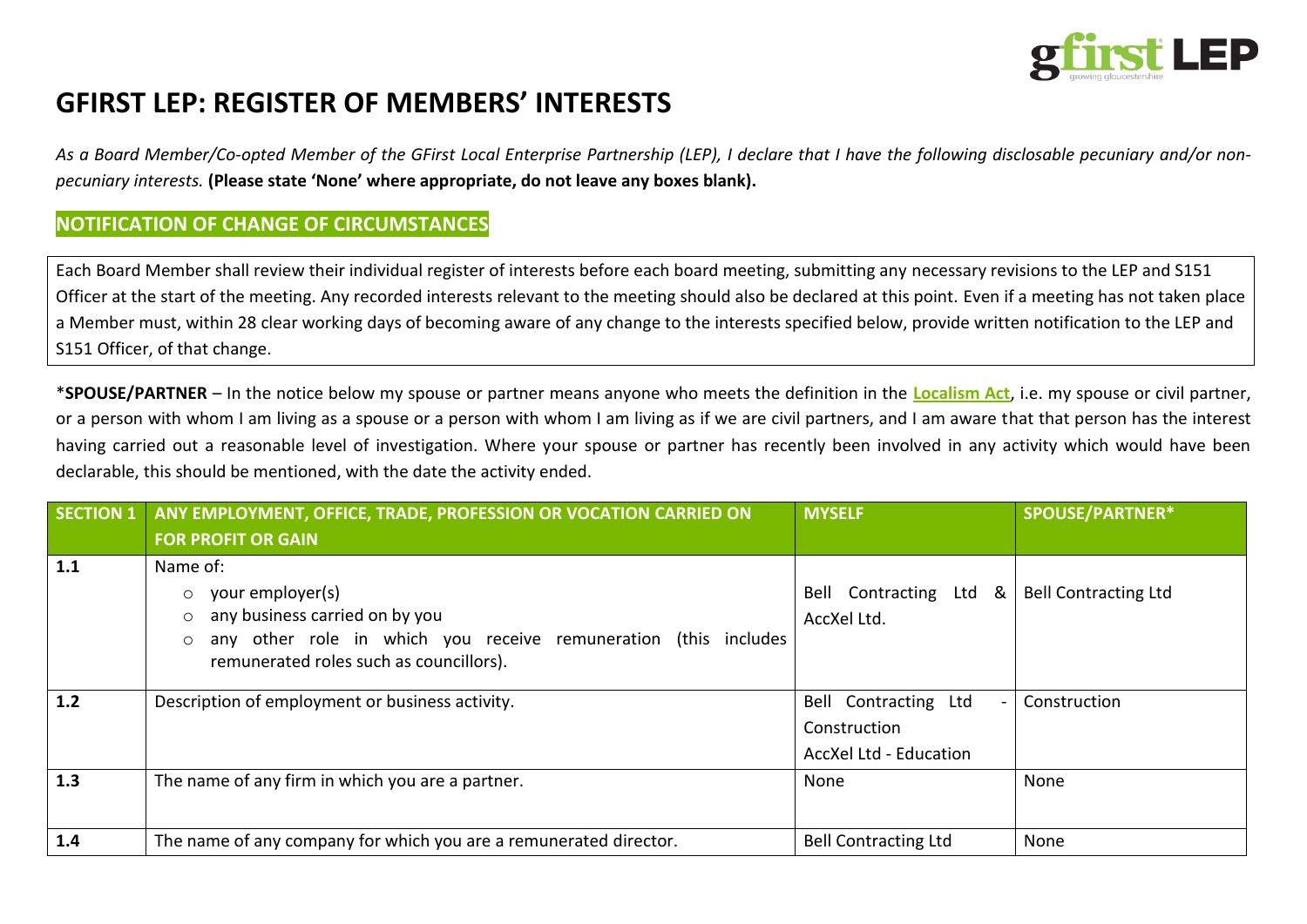

| <b>SECTION 2</b> | <b>SPONSORSHIP</b>                                                                                                                                                       | <b>MYSELF</b>                               | <b>SPOUSE/PARTNER</b>                       |
|------------------|--------------------------------------------------------------------------------------------------------------------------------------------------------------------------|---------------------------------------------|---------------------------------------------|
| 2.1              | Any financial benefit obtained (other than from the LEP) which is paid as a result<br>of carrying out duties as a Member. This includes any payment or financial benefit | None                                        | None                                        |
|                  | from a Trade Union within the meaning of the Trade Union and Labour Relations                                                                                            |                                             |                                             |
|                  | (Consolidation) Act 1992 (a).                                                                                                                                            |                                             |                                             |
| <b>SECTION 3</b> | <b>CONTRACTS</b>                                                                                                                                                         | <b>MYSELF</b>                               | <b>SPOUSE/PARTNER</b>                       |
| 3.1              | Any contract for goods, works or services with the LEP which has not been fully                                                                                          | <b>Skills</b><br>Construction<br>The .      | <b>Skills</b><br><b>The</b><br>Construction |
|                  | discharged by any organisation named at 1.1.                                                                                                                             | <b>Accelerator Centre</b>                   | <b>Accelerator Centre</b>                   |
| 3.2              | Any contract for goods, works or services entered into by any organisation named                                                                                         | Construction<br><b>Skills</b><br><b>The</b> | The<br>Construction<br><b>Skills</b>        |
|                  | at 1.1 where either party is likely to have a commercial interest in the outcome of                                                                                      | <b>Accelerator Centre</b>                   | <b>Accelerator Centre</b>                   |
|                  | business being decided by the LEP.                                                                                                                                       |                                             |                                             |
| <b>SECTION 4</b> | <b>LAND OR PROPERTY</b>                                                                                                                                                  | <b>MYSELF</b>                               | <b>SPOUSE/PARTNER</b>                       |
| 4.1              | Any interest you or any organisation listed at 1.1 may have in land or property                                                                                          | <b>Skills</b><br>Construction<br>The.       | Construction<br><b>Skills</b><br><b>The</b> |
|                  | which is likely to be affected by a decision made by the LEP.                                                                                                            | <b>Accelerator Centre</b>                   | <b>Accelerator Centre</b>                   |
|                  | This would include, within the area of the LEP:                                                                                                                          |                                             |                                             |
|                  | Any interest in any land in the LEP areas, including your place(s) of residency<br>$\circ$                                                                               |                                             |                                             |
|                  | Any tenancy where the landlord is the LEP and the tenant is a body in which<br>$\circ$                                                                                   |                                             |                                             |
|                  | the relevant person has an interest                                                                                                                                      |                                             |                                             |
|                  | Any licence for a month or longer to occupy land owned by the LEP.<br>$\circ$                                                                                            |                                             |                                             |
|                  | For property interests, please state the first part of the postcode and the Local                                                                                        |                                             |                                             |
|                  | Authority where the property resides. If you own/lease more than one property in                                                                                         |                                             |                                             |
|                  | a single postcode area, please state this.                                                                                                                               |                                             |                                             |
|                  |                                                                                                                                                                          |                                             |                                             |
| <b>SECTION 5</b> | <b>SECURITIES</b>                                                                                                                                                        | <b>MYSELF</b>                               | <b>SPOUSE/PARTNER</b>                       |
| 5.1              | Any interest in securities of an organisation under 1.1 where: -                                                                                                         | <b>Skills</b><br>Construction<br>The        | <b>Skills</b><br>Construction<br><b>The</b> |
|                  | that body (to my knowledge) has a place of business or land in the area of<br>(a)                                                                                        | <b>Accelerator Centre</b>                   | <b>Accelerator Centre</b>                   |
|                  | the LEP; and                                                                                                                                                             |                                             |                                             |
|                  | $either -$<br>(b)                                                                                                                                                        |                                             |                                             |
|                  | (i) the total nominal value of the securities exceeds £25,000 or one hundredth                                                                                           |                                             |                                             |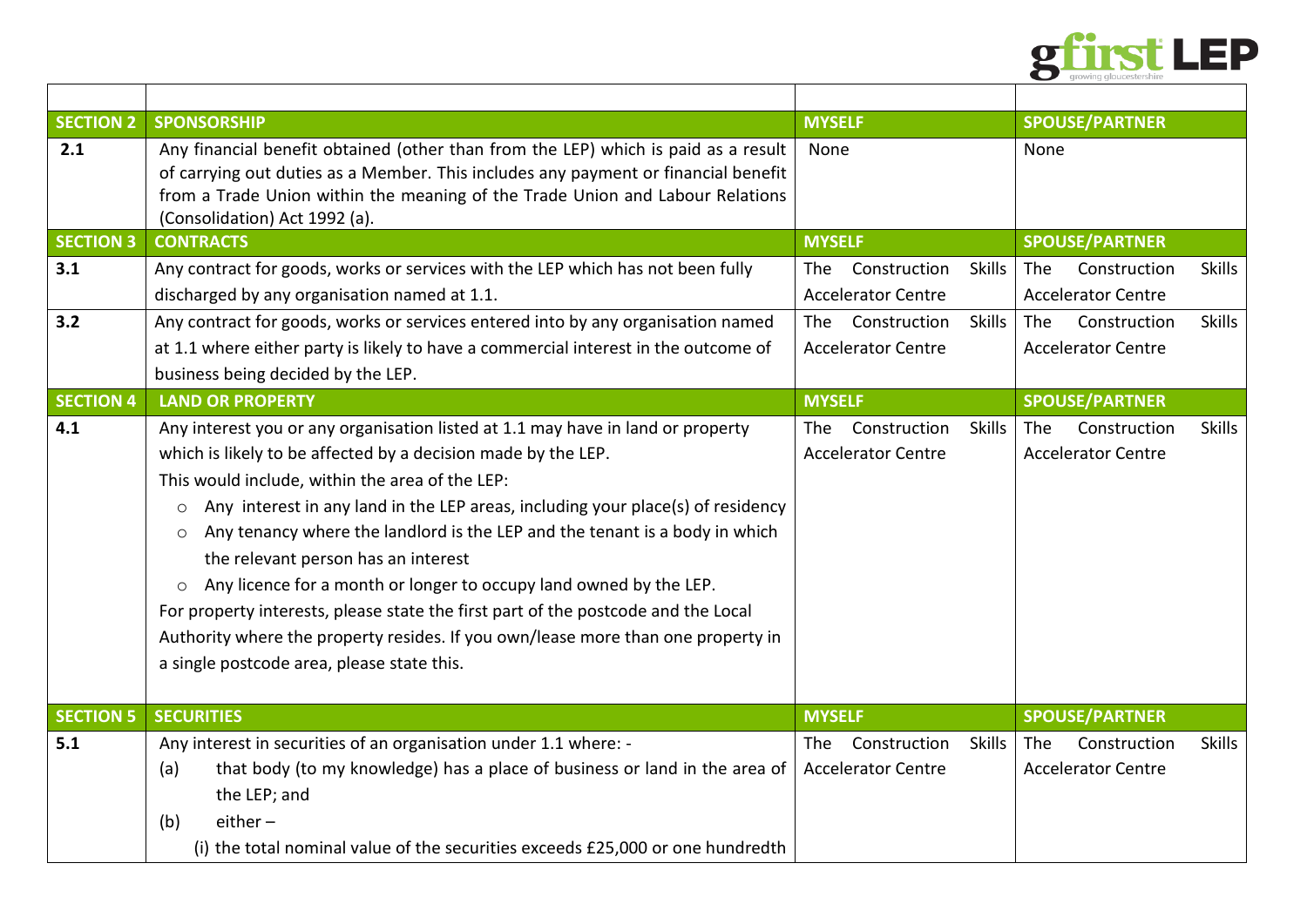

|     | of the total issued share capital of that body; or                                |               |                       |
|-----|-----------------------------------------------------------------------------------|---------------|-----------------------|
|     | (ii) if the share capital of that body is of more than one class, the total       |               |                       |
|     | nominal value of the shares of any one class in which has an interest             |               |                       |
|     | exceeds one hundredth of the total issued share capital of that class.            |               |                       |
|     | SECTION 6 GIFTS AND HOSPITALITY                                                   | <b>MYSELF</b> | <b>SPOUSE/PARTNER</b> |
| 6.1 | Any gifts and/or hospitality received as a result of membership of the LEP (above | None          | None                  |
|     | the value of £50).                                                                |               |                       |

### **OTHER INTERESTS: MEMBERSHIP OF ORGANISATIONS**

*I am a member of, or I am in a position of general control, a trustee of, or participate in the management of:*

1. Any body to which I have been appointed or nominated by the LEP:

None

2. Any body exercising functions of a public nature (eg school governing body or another LEP):

None

3. Any body directed to charitable purposes:

None

4. Any body, one of whose principal purposes includes the influence of public opinion or policy (including any political party or trade union):

None

5. Any local authority (please state any interests you hold as LA leaders/cabinet members for LA land, resources and the LA's commercial interests):

None

6. Any other interest which I hold which might reasonably be likely to be perceived as affecting my conduct or influencing my actions in relation to my role: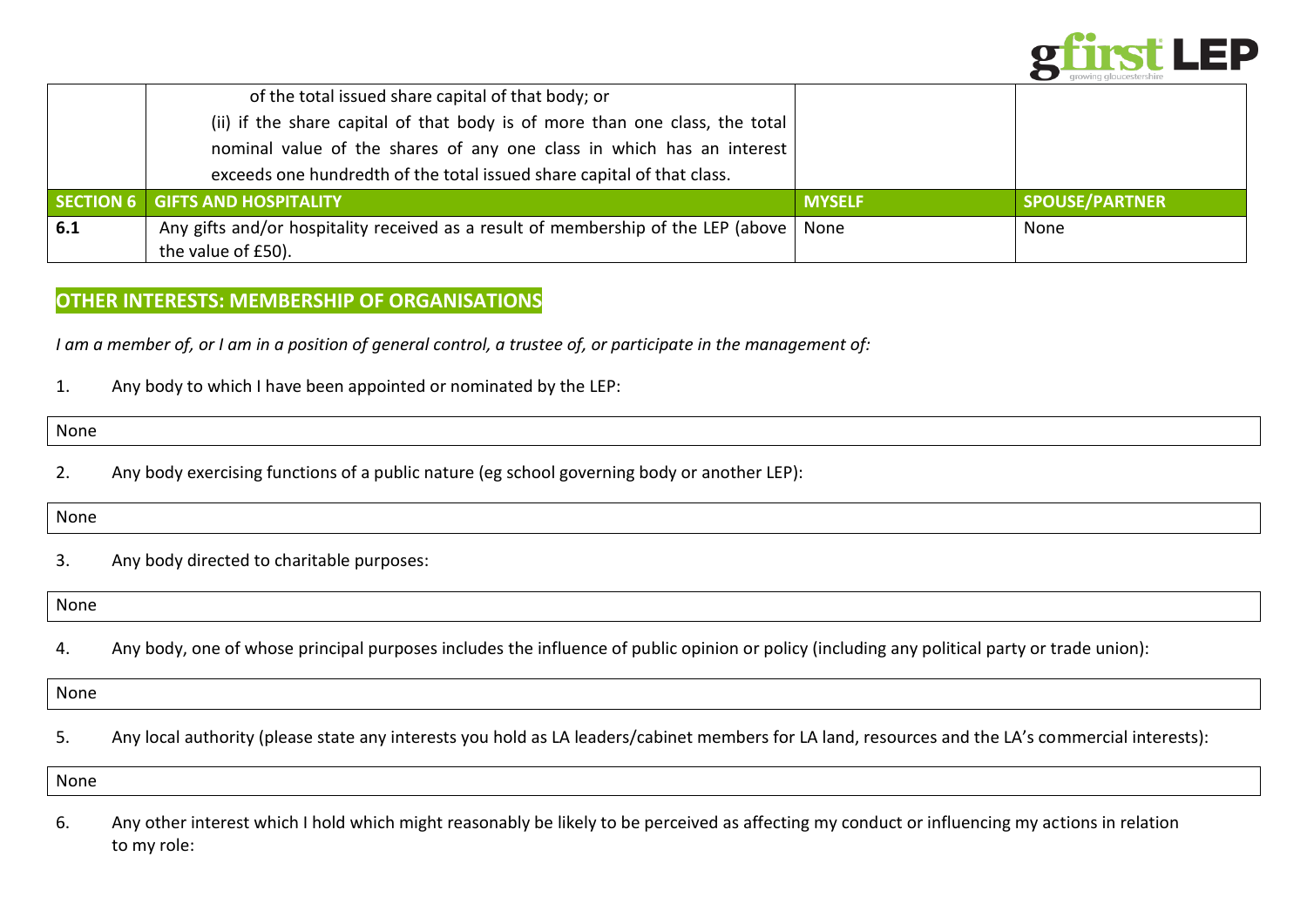

#### None

## **MEMBER'S DECLARATION AND SIGNATURE**

*I confirm that having carried out reasonable investigation, the information given above is a true and accurate record of my relevant interests, given in good faith and to the best of my knowledge;* 

| Date                 | 27.09.2021  |
|----------------------|-------------|
| <b>Member's Name</b> | NICOLA BIRD |
| (Capitals – in full) |             |
| Signature            |             |
|                      |             |

## **RECEIPT BY LEP**

| Date received by the LEP                | 28.09.2021 |
|-----------------------------------------|------------|
| <b>Signature of LEP Chief Executive</b> |            |

## **RECEIPT BY S151 OFFICER**

| Date received by the S151 Officer | . |
|-----------------------------------|---|
|                                   |   |